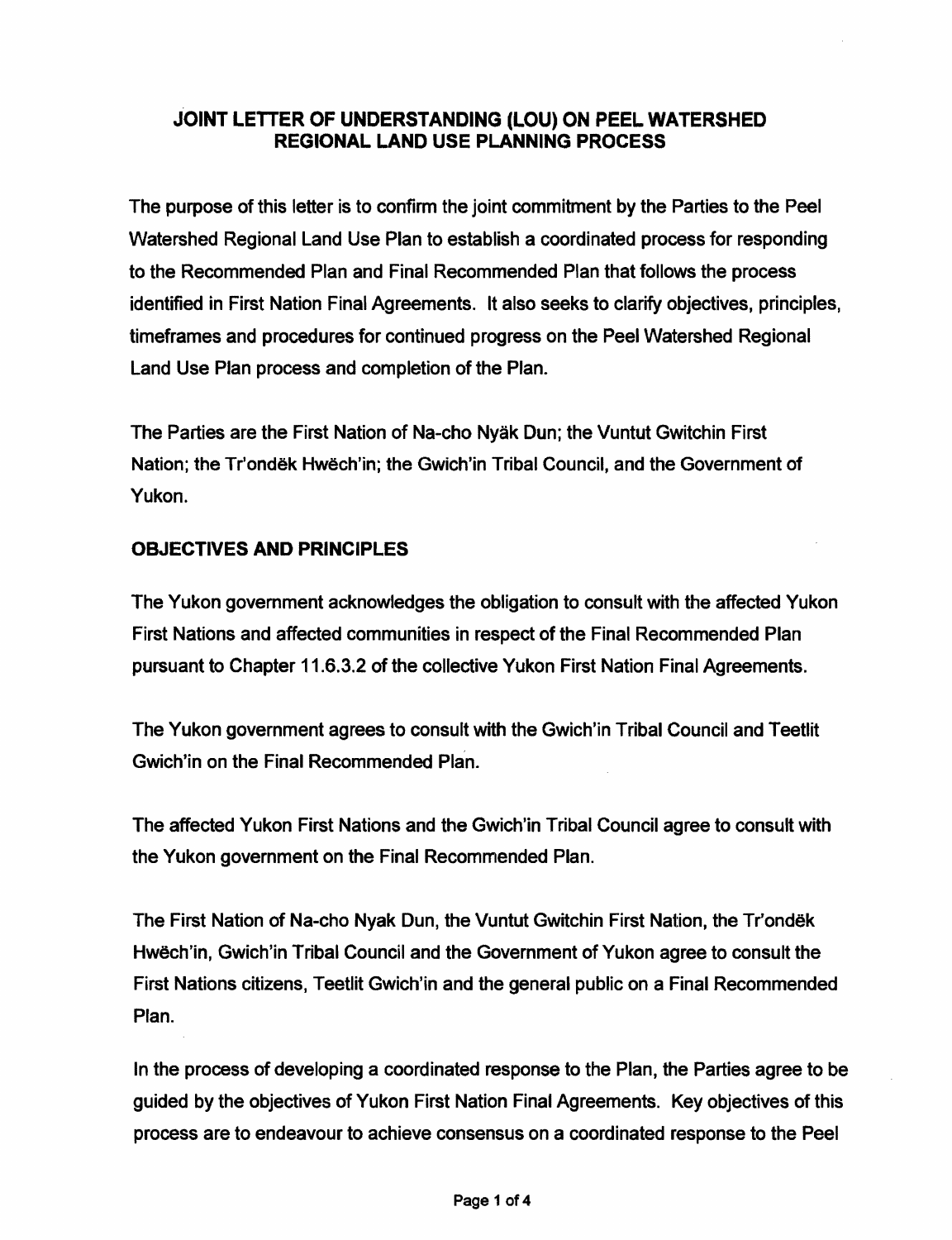Watershed Planning Commission on the Recommended Plan, and to achieve consensus on the final Peel Watershed Regional Land Use Plan.

## TIMEFRAMES

As outlined in Chapter 11, there is an extensive process and complex work required before we can conclude the planning. All Parties will endeavour to achieve the following key milestones to support the planning process (see Appendix 1 for detailed timeline):

- Coordinated response to the Commission on the Recommended Plan
- Final Recommended Plan Review (internal and intergovernmental), dependent on date of receipt of Final Recommended Plan.
- Consultation (affected communities and intergovernmental)
- Final decision on Final Plan to be made by November 2011, or sooner if possible.

## PLAN REVIEW

To enable a thorough review of the Final Recommended Plan, each of the Parties will take sufficient time to conduct their respective internal reviews. They will then work together in a collaborative review of the plan using the expertise and support of the Technical Working Group and the Senior Liaison Committee.

These reviews – internal and collaborative - will identify and scope issues that could be further addressed through First Nation Final Agreement processes regarding the Final Recommended Plan.

Unless otherwise agreed to, the Parties are responsible for their respective costs in conducting the review and consultation processes outlined in this letter.

### **CONSULTATION**

The Government of Yukon and the relevant individual First Nations agree to jointly conduct community consultations in Whitehorse, Mayo, Old Crow, Dawson City and Fort McPherson. The other affected First Nations may choose to also participate in these consultations.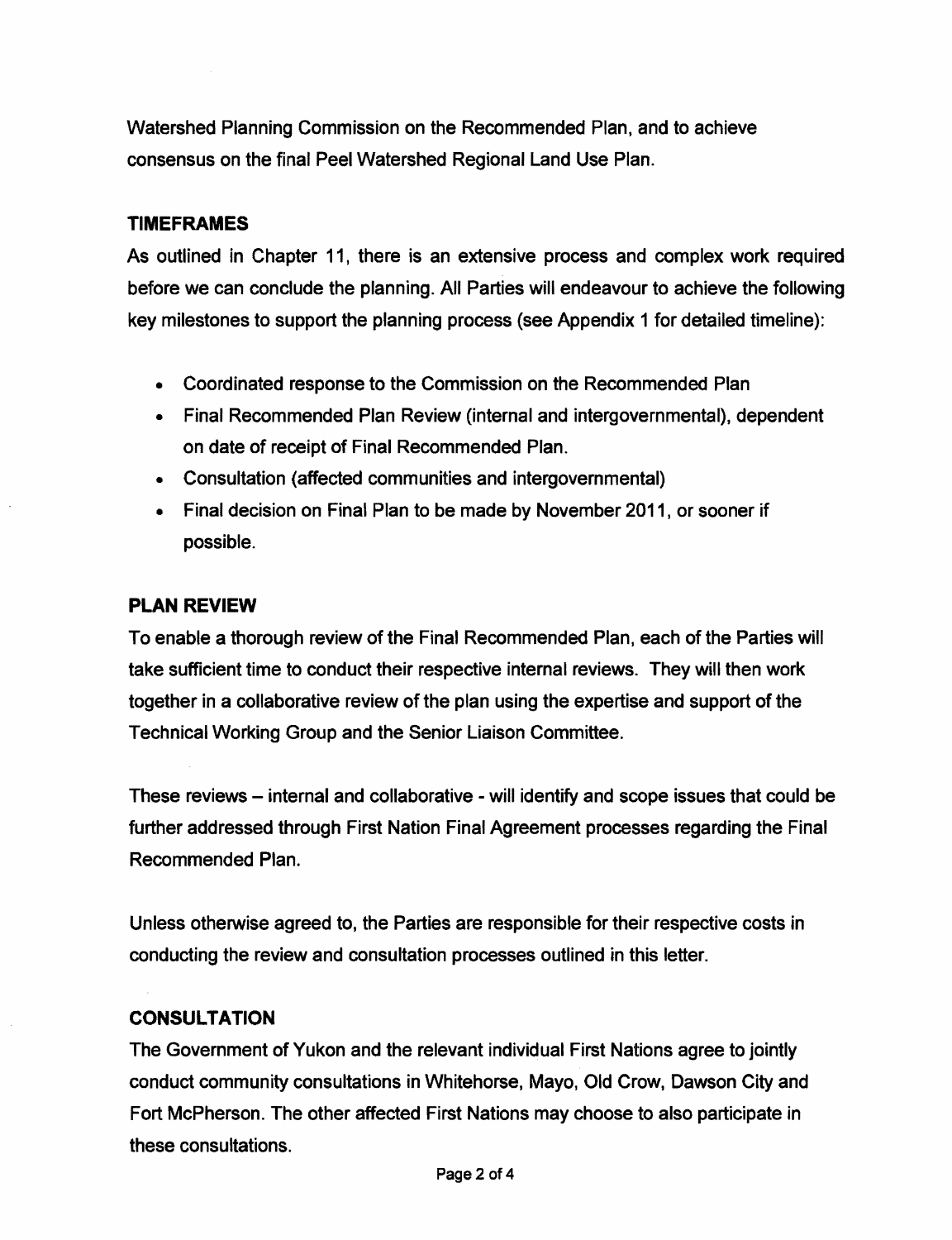The approach to the consultations will be designed and implemented collaboratively using the Technical Working Group and the Senior Liaison Committee. Following consultation with affected communities, the Parties will proceed with formal intergovemmental consultation. The intent of these intergovernmental consultations is to achieve a shared position on the Final Recommended Plan, and finalize an Approved Regional Land Use Plan.

The Parties agree that the Senior Liaison Committee shall serve as the primary conduit for the intergovernmental consultations, supporting the principals of the Parties.

## FINAL APPROVAL

Following consultations, the Parties will work together to develop a joint or coordinated position on the Final Recommended Plan.

If desired, opportunities will be provided for the elected leaders of the Parties to meet and work together towards this coordinated position.

The Parties recognize that they may not be able to achieve consensus on all aspects of the Final Plan. If this occurs, the Parties may approve, reject or modify the final recommended plan in accordance with 11.6.3.2 and 11.6.5.2.

Notwithstanding any independent positions that may develop on certain aspects of the Plan, the Parties will endeavour to develop positions and make final decisions that are consistent with a collaborative approach to resource and land management in the region.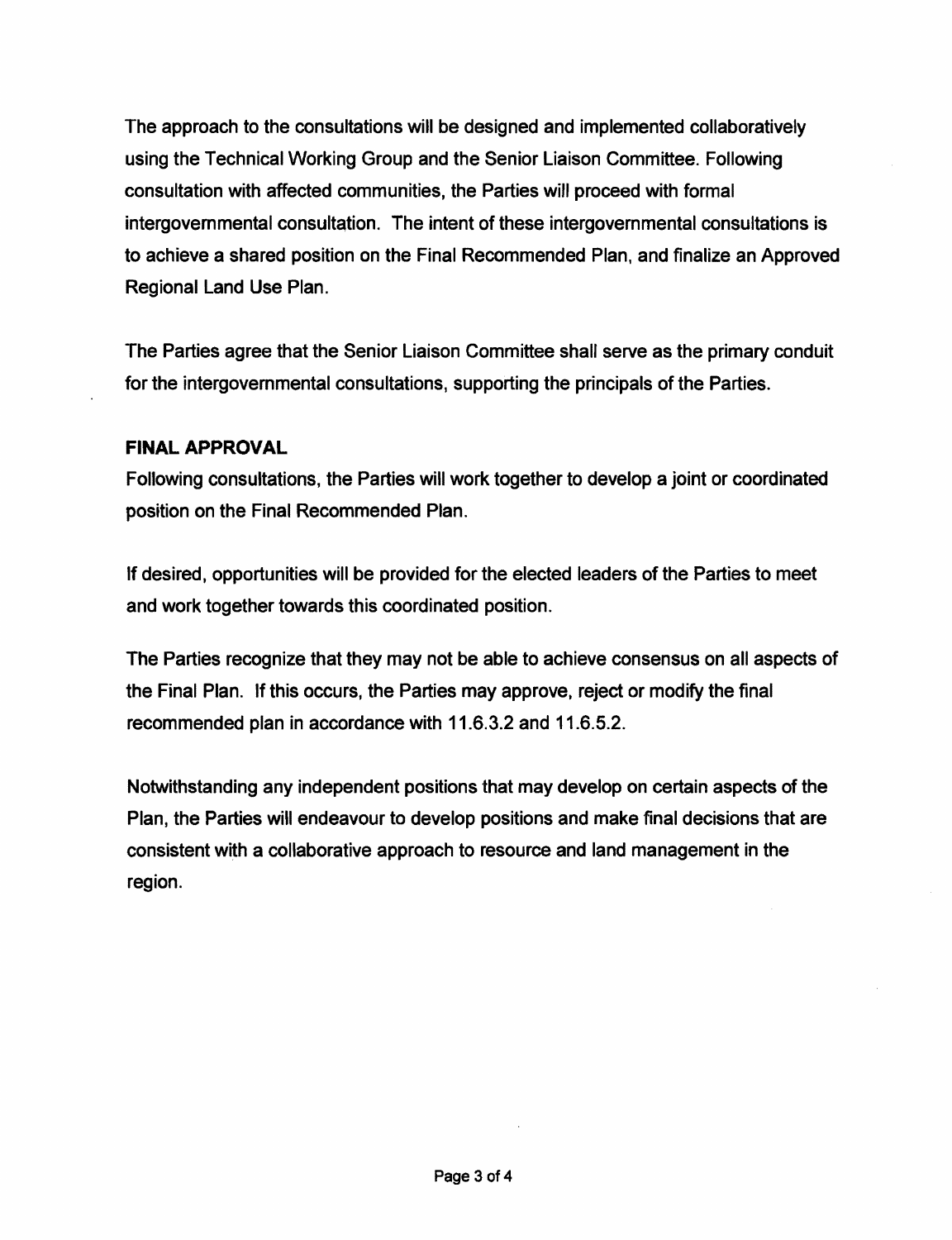#### COMMUNICATIONS

In order to promote inter-party cooperation and coordination the Parties will use the Senior Liaison Committee as a forum for developing joint communications in respect of processes and outcomes related to the Plan and any responses to it. It is anticipated that this will enable the Parties to speak in a collaborative fashion. The Parties will provide prior notification to each other of any press releases related to the Final Recommended Plan.

In conclusion, the Parties are committed to continue to work collaboratively to enable continuing progress and the finalization of the Peel Watershed Regional Land Use Plan.

Signed this  $\mathcal{M}^{th}$  day of  $\sqrt{\mathcal{M}^{\prime}}$  and  $\mathcal{M}^{2}$  , 2011

First Nation of Na-cho Nyäk Dun

Chief. Simon Melayh Sr.

Vuntut Gwitchin First Nation Gwich'in Tribal Council

overnment of Yukon

Minister of Energy, Mines and **Resources, Patrick Rouble** 

Tr'ondëk Hwëch'in Han-First **Nation** Chief, Eddie Taylo

and Communistration.<br>Chief, Norma Kassi President, Richard Nerysoo

Government of Yukon

onment.

John Edzerza